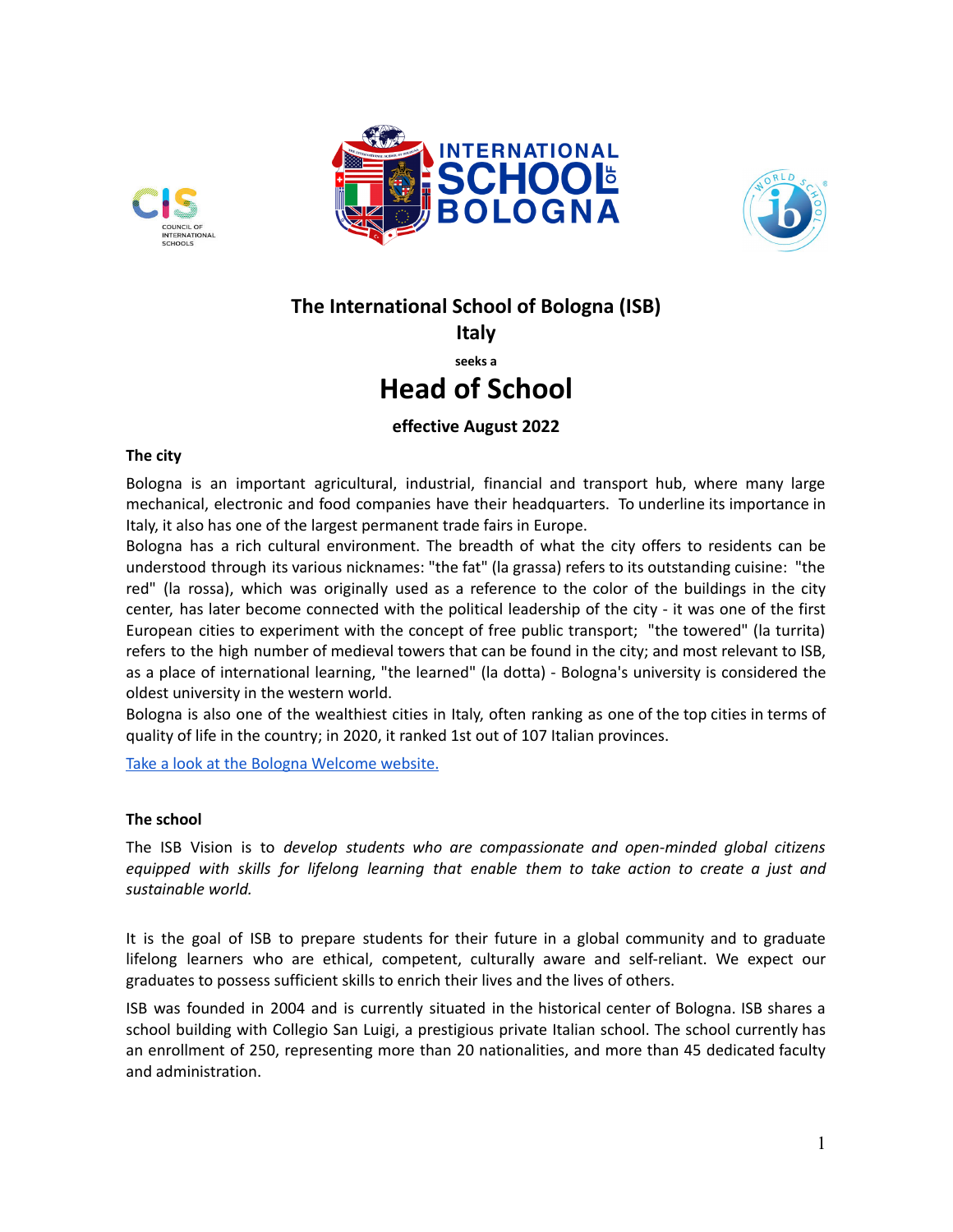ISB is an IB World School offering the PYP, MYP and Diploma programmes. We are accredited by CIS and NEASC, and ISB is the first Google [reference](https://edudirectory.withgoogle.com/profiles/6205234554601472) school in Italy.

ISB enjoys a strong and developing reputation for its academic programme. This is an exciting time to join a growing school and to make a significant contribution to its further development as the world emerges from the covid pandemic.

#### **Philosophy and Curriculum**

The philosophy and approach of the school is based on all three programmes of the International Baccalaureate.

#### **At ISB we value:**

- An inclusive approach to education
- A broad, challenging and balanced international curriculum
- The attributes described in the IB Learner Profile
- The importance of Italian language and culture
- Curiosity and a love of learning.
- A collaborative learning environment

More information and details regarding ISB can be found at **[www.isbologna.com](http://www.isbologna.com)**

#### **The Position**

The Head of School (HoS) is the chief executive manager of the school and is responsible for the direction of the school, the principles, purpose and policies adopted by ISB, all done in accordance with the policies and decisions of the Board of Directors/owners and within the limits of the approved budget They are also responsible for the administrative law governing the school.

The school is currently going through a review process of its leadership structure and is also seeking to move to a larger campus. The appointed HOS will be expected to play a key role in these developments.

#### **Requirements**

- The successful candidate must hold an EU passport.
- A minimum of 3 years of successful leadership experience in an international or multicultural school as Principal/Head of School/Director.
- Strong commitment to the IB Programmes.
- Excellent communication skills.
- The vision and experience required to articulate and further develop the model of a successful international school.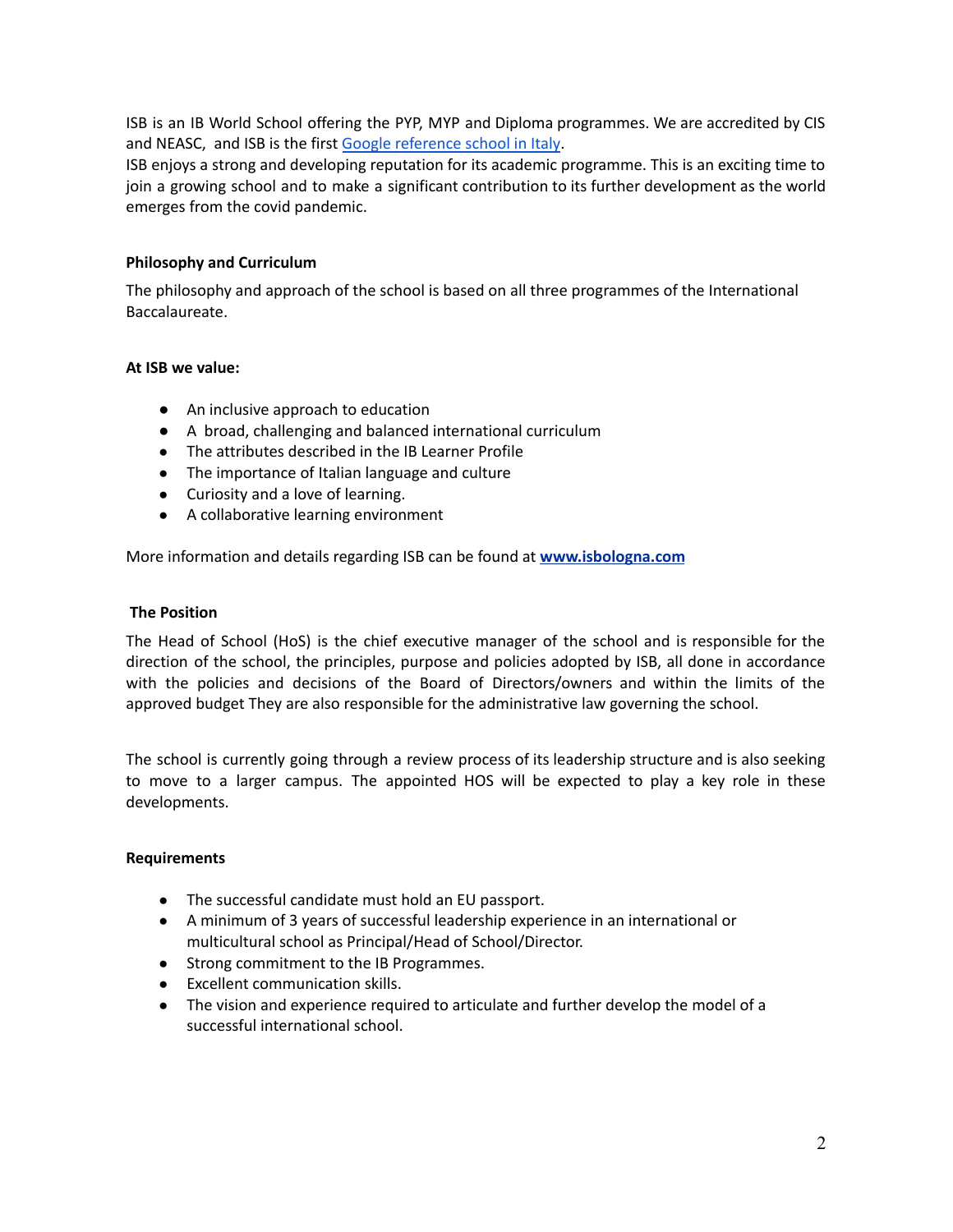#### **Added advantage**

- A master's degree in educational administration or equivalent postgraduate study.
- Knowledge of the Italian language.

#### **Reporting Relationship:**

The Head of School reports to the Board of Directors and is the normal channel of communication between the Board of Directors/owners and the school's staff and individual staff members.

#### **Specific responsibilities include the following:**

#### **Administration:**

- The coordinated activities of the senior management of the school and all staff members;
- The processes of admission of students, their effective education, and the maintenance of order through establishing effective codes of behavior and discipline;
- The submission of proposals for educational policies, annual academic programmes, regular reports on the running of the school and such other reports as the Board of Directors/owners may require, or the HOS considers appropriate;
- The annual budget of the school for consideration by the Board of Directors/owners (or committees designated by the Board of Directors/owners), administering the school in conformity with the budget as approved by the Board of Directors/owners and preparing from time to time a long-term financial plan;
- The overall responsibility for the maintenance and economical operation of school buildings and equipment;
- The strategic direction of the school is developed in a shared, collegial and inclusive manner;
- The school's compliance, where applicable, with any local legal and administrative laws, rules or regulations.

#### **Faculty:**

- The implementation of distributive leadership,
- The development, assessment and, if necessary, termination of employment of staff in accordance with the policies and decisions of, and in consultation with, the Board of Directors/owners;
- The analysis, assessment and identification of training and professional development needs;
- The coordination of in-house professional development;
- The strategic overview of how the Student Support Service is utilized schoolwide;
- The establishment of clear support mechanisms for teachers including induction and exit programmes;
- Supporting the well-being of the staff

#### **Curriculum:**

- The overall responsibility for high academic standards, taking into account the international orientation of the school;
- The continuous evaluation of teaching staff performance in relation to the school's academic programmes;